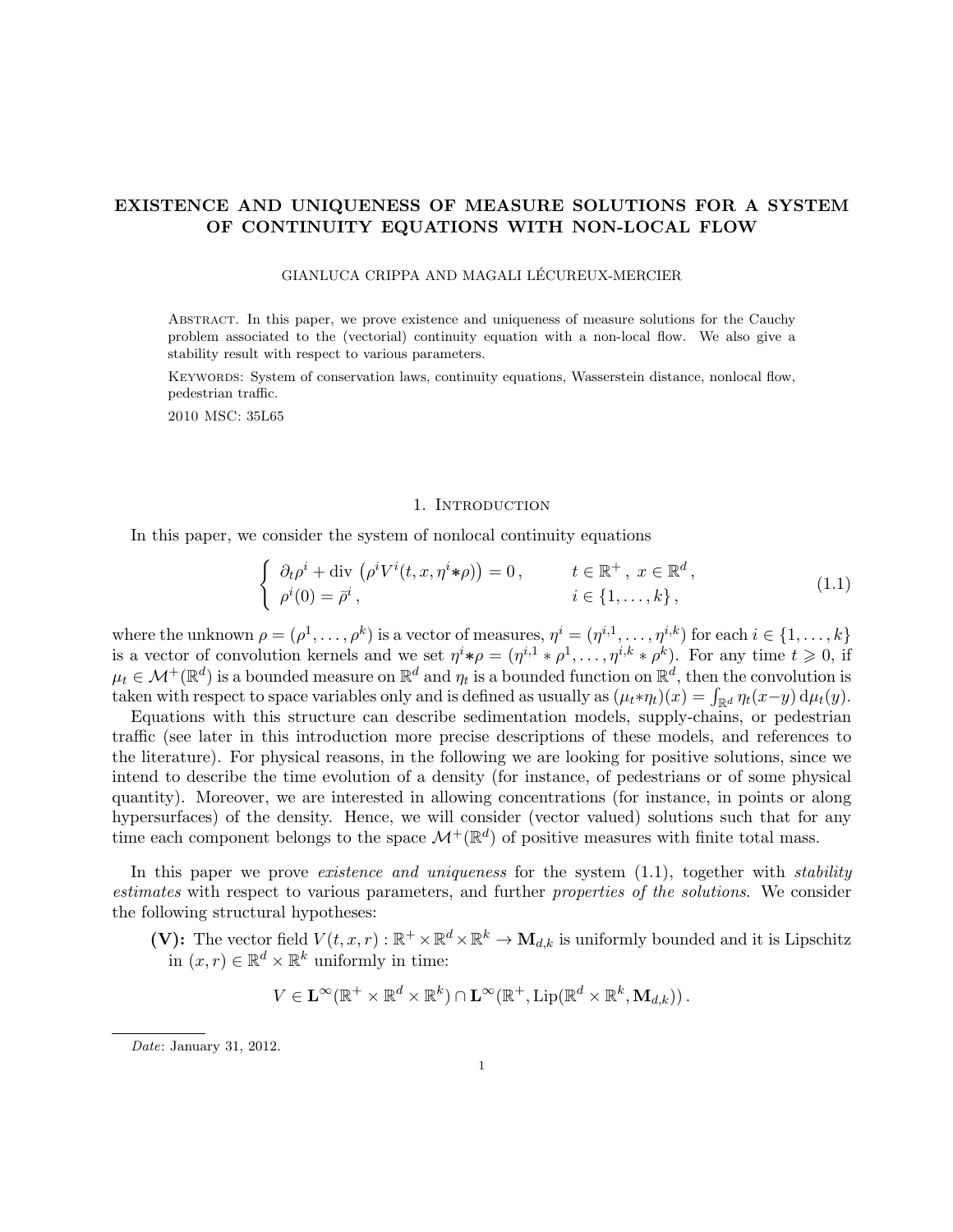( $\eta$ ): The convolution kernel  $\eta(t,x): \mathbb{R}^+ \times \mathbb{R}^d \to \mathbf{M}_k$  is uniformly bounded and it is Lipschitz in  $x \in \mathbb{R}^d$  uniformly in time:

$$
\eta \in \mathbf{L}^{\infty}(\mathbb{R}^+ \times \mathbb{R}^d) \cap \mathbf{L}^{\infty}(\mathbb{R}^+, \mathrm{Lip}(\mathbb{R}^d, \mathbf{M}_k)).
$$

Our main result is the following theorem.

1.1. Theorem. Let  $\bar{\rho} \in \mathcal{M}^+(\mathbb{R}^d)^k$ . Let us assume that V satisfies (V) and  $\eta$  satisfies ( $\eta$ ). Then there exists a unique solution  $\rho \in \mathbf{L}^{\infty}(\mathbb{R}^+, \mathcal{M}^+(\mathbb{R}^d)^k)$  to (1.1) with initial condition  $\bar{\rho}$ .

We refer to Section 2 for precise notations and definitions, in particular for the notion of solution.

1.2. Remark. If V satisfies (V) and  $\eta$  satisfies ( $\eta$ ), in addition to the well-posedness provided by Theorem 1.1 we have the following further properties:

- If  $\bar{\rho} \in L^1(\mathbb{R}^d, (\mathbb{R}^+)^k)$  then  $\rho \in \mathscr{C}^0(\mathbb{R}^+, L^1(\mathbb{R}^d, (\mathbb{R}^+)^k))$ , up to redefinition on a negligible set of times; for all time  $t \geq 0$  and for all  $i \in \{1, ..., k\}$  we have  $||\rho^{i}(t)||_{\mathbf{L}^{1}} = ||\bar{\rho}^{i}||_{\mathbf{L}^{1}}$ .
- If  $\bar{\rho} \in (\mathbf{L}^1 \cap \mathbf{L}^{\infty})(\mathbb{R}^d, (\mathbb{R}^+)^k)$  then  $\rho \in \mathbf{L}_{loc}^{\infty}(\mathbb{R}^+, \mathbf{L}^{\infty}(\mathbb{R}^d, (\mathbb{R}^+)^k))$  and for all time  $t \geqslant 0$ , we have  $\|\rho(t)\|_{\mathbf{L}^{\infty}} \leqslant \|\bar{\rho}\|_{\mathbf{L}^{\infty}}e^{Ct}$ , with C a constant dependent on  $\text{Lip}_x(V)$ ,  $\text{Lip}_x(V)$ ,  $\text{Lip}_x(\eta)$  and  $\|\bar{\rho}\|_{\mathcal{M}}.$
- Let  $\bar{\rho}, \bar{\sigma} \in \mathcal{M}^+(\mathbb{R}^d)^k$  such that for any  $i, \| \bar{\rho}^i \|_{\mathcal{M}} = \| \bar{\sigma}^i \|_{\mathcal{M}}$ . Let  $\rho$  and  $\sigma$  be the solutions of (1.1) associated to the initial conditions  $\bar{\rho}$  and  $\bar{\sigma}$ . Then we have the estimate:

$$
\mathscr{W}_1(\rho_t, \sigma_t) \leqslant e^{Kt} \mathscr{W}_1(\bar{\rho}, \bar{\sigma}),
$$

where  $K = \text{Lip}_x(V) + \text{Lip}_r(V)\text{Lip}_x(\eta) \|\overline{\rho}\|_{\mathcal{M}} + \text{Lip}_r(V)\text{Lip}_x(\eta) \|\overline{\rho}\|_{\mathcal{M}}$  and  $\mathscr{W}_1(\rho_t, \sigma_t)$  is the Wasserstein distance of order one between  $\rho_t$  and  $\sigma_t$ .

As we pointed out before, the use of measure solutions allows the treatment of concentrations in the evolving density. However, the first two observations in this remark clarify that concentrations cannot be produced by the dynamics of our problem, when starting with diffuse initial data. Measure solutions are useful to describe the evolution of concentrated initial data, which may persist to be concentrated under the time evolution.

The above properties are described in Corollary 2.9 and in Proposition 4.2. The Wasserstein distance of order one is defined in Section 3.

1.3. Remark. In Theorem 1.1 as well as in the other results of this papers, it is in fact sufficient to require that  $V^i(t, x, r)$  is  $\mathbf{L}^{\infty}$  in t, x and  $\mathbf{L}^{\infty}_{loc}$  in r. Indeed,  $\rho \ast \eta^i$  is uniformly bounded by  $\|\overline{\rho}\|_{\mathcal{M}} \| \eta \|_{\mathbf{L}^{\infty}} =$ M. Consequently, denoting  $B_M$  the closed ball of center 0 and radius M in  $\mathbb{R}^k$ , it is sufficient to require  $V^i \in \mathbf{L}^\infty(\mathbb{R}^+ \times \mathbb{R}^d \times B_M)$ .

Note also that, restricting the definition of V and  $\eta$  to the time interval  $[0, T_0]$ , we obtain a solution defined on the same time interval. Consequently, we can as well just require V and  $\eta$  to be  $\mathbf{L}^{\infty}_{loc}$  in time instead of  $L^{\infty}$ .

1.4. A model of pedestrian traffic. System (1.1) stands for a variety of models. Let us present first a macroscopic model of pedestrian traffic. In a macroscopic pedestrian crowd model,  $\rho$  is the density of the crowd at time t and position x and V is a vector field giving the speed of the pedestrians. According to the choice of  $V$ , various behaviors can be observed. Several authors already studied pedestrian traffic in two space dimensions. Some of these models are local in  $\rho$  (see [4, 11, 17, 18, 20, 21]); other models use not only the local density  $\rho(t, x)$  but the entire distribution of ρ, typically they depend on the convolution product  $\rho(t) * \eta$  (see [7, 8, 9, 6, 14, 23]) which represents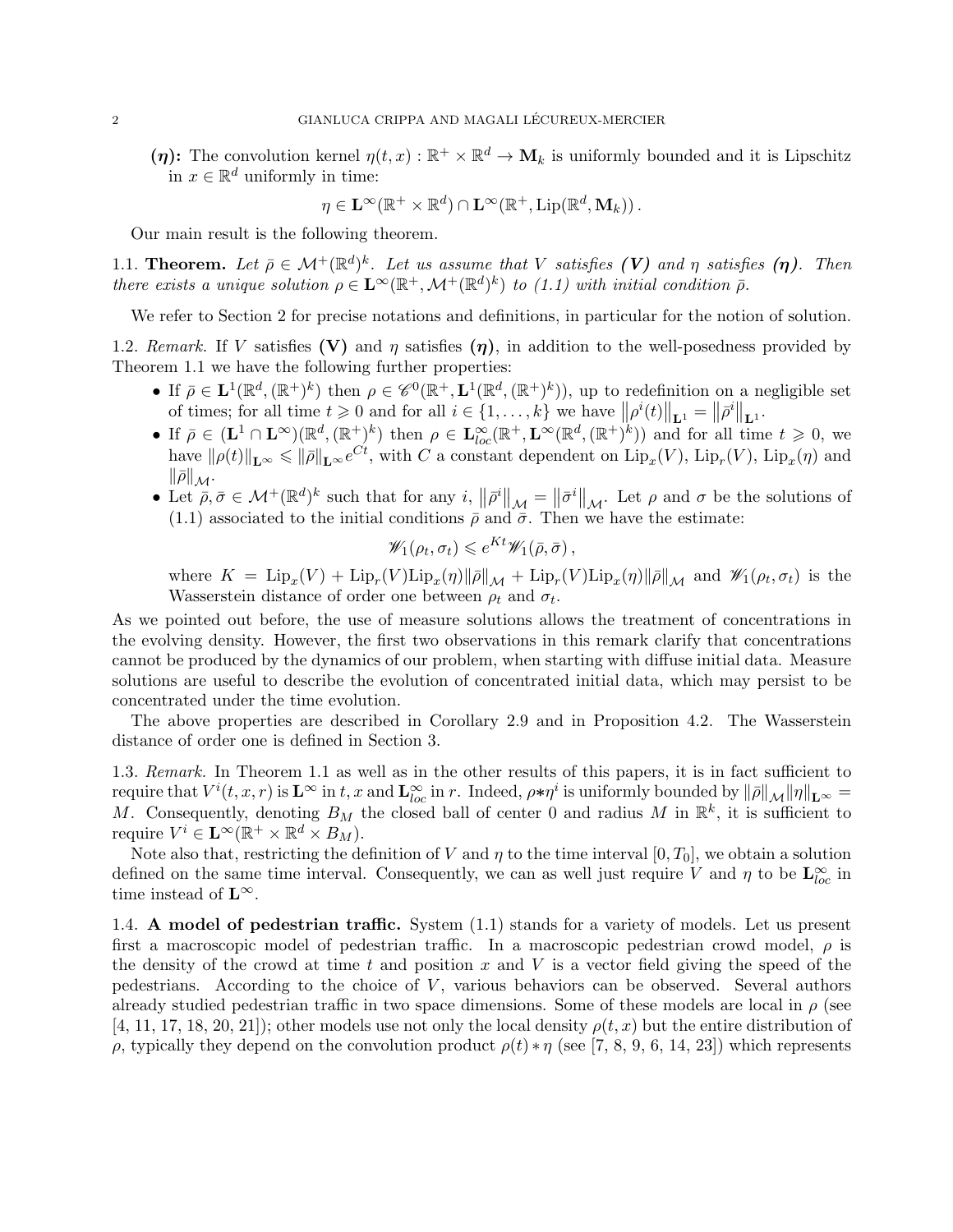the spatial average of the density. Within the framework of (1.1), we can study the models presented in  $[8, 9, 6]$ . In  $[8]$ , the authors considered for V the expression

$$
V = v(\rho * \eta)\vec{v}(x) ,
$$

where v is a scalar function giving the speed of the pedestrians;  $\eta$  is a convolution kernel averaging the density, and  $\vec{v}(x)$  is a bounded vector field giving the direction the pedestrian located in x will follow. This model is more adapted to the case of panic in which pedestrians will not deviate from their trajectory and will adapt their velocity to the averaged density. Indeed, even if the density is maximal on a given trajectory, if the averaged density is not maximal, the pedestrians will push, trying all the same to reach their goal. This behavior can be associated with rush phenomena in which people can even die due to overcompression (e.g. on Jamarat Bridge in Saudi Arabia, see [16]).

The authors of [8] study the scalar case in the framework of Kružkov entropy solutions. They obtaine existence and uniqueness of weak entropy solutions under the hypotheses  $v \in \mathbf{W}^{2,\infty}(\mathbb{R}^+, \mathbb{R}^+),$  $\vec{v} \in (\mathbf{W}^{2,\infty} \cap \mathbf{W}^{2,1})(\mathbb{R}^d, \mathbb{R}^d)$ , and  $\eta \in (\mathbf{W}^{2,\infty} \cap \mathbf{L}^{1})(\mathbb{R}^d, \mathbb{R})$ . This result was slightly improved in [9] where, under the same set of hypotheses on v,  $\vec{v}$  and  $\eta$ , the authors consider a system instead of a scalar equation and obtain global in time existence and uniqueness of entropy solutions. In the present paper, we recover and improve these results, assuming lighter hypotheses. Indeed, although we consider weak measure solutions, these in fact are unique and consequently coincide with the entropy solutions of [8, 9] when the initial condition is in  $\mathbf{L}^1$ .

A related model was studied in [12, 23] where the authors, instead of an isotropic convolution kernel, consider a nonlocal functional taking into account the direction in which the pedestrians are looking. Results in a somehow similar spirit to the present paper have been obtained in [22], where the authors restrict to the case of absolutely continuous measures, and also present various related numerical schemes.

1.5. Coupling diffuse populations and isolated agents. Another model of crowd dynamics that we recover consists in the coupling of a group of density  $\rho(t, x)$  with an isolated agent located in  $p(t)$ . This can modelize for example the interaction between groups of preys of densities  $\rho$  and an isolated predator located in  $p$ . Such a model was introduced in [6] where the authors obtained existence and uniqueness of weak entropy solutions under very strong hypotheses.

We recover here partially the results concerning the coupling PDE/ODE of [6]. Indeed, the measure framework allows us also to introduce particles/individuals through Dirac measures.

For instance, let us assume that  $k = k_0 + k_1$  such that  $\rho^1, \ldots, \rho^{k_0}$  are in fact functions belonging to  $\mathbf{L}^{\infty}(\mathbb{R}^+, \mathbf{L}^1(\mathbb{R}^d, \mathbb{R}^+))$  and that  $\delta_{p^1}, \ldots, \delta_{p^{k_1}}$  are Dirac measures located in  $p^1(t), \ldots, p^{k_1}(t) \in \mathbb{R}^d$ . Let us denote  $\rho = (\rho^1, \ldots, \rho^{k_0}) \in \mathbb{R}^{k_0}$  and  $p = (p^1, \ldots, p^{k_1}) \in \mathbf{M}_{d,k_1}$ . We also denote with  $V^i$  (resp.  $\eta^i$ ) the vector fields (resp. kernels) associated to  $\rho$ , and with  $U^i$  (resp.  $\lambda^i$ ) the vector fields (resp. kernels) associated to p. Note that  $\delta_{p^j} * \lambda^{i,j}(x) = \lambda^{i,j}(x-p^j)$ . By definition of weak measure solution (see Definition 2.2), if  $p_i \in \mathscr{C}^1([0,T],\mathbb{R}^d)$ , the Dirac measures are satisfying, for any  $i \in \{1,\ldots,k_1\}$ 

$$
\dot{p}_i(t) = U^i \left[ t, p_i(t), \rho_t * \eta_t^i(p_i(t)), \lambda^{i,1}(p_i(t) - p_1(t)), \ldots, \lambda^{i,k_1}(p_i(t) - p_{k_1}(t)) \right],
$$

which can be rewritten

$$
\dot{p}^i(t) = \Phi^i(t, p(t), \rho_t * \eta_t^i(p^i(t))) .
$$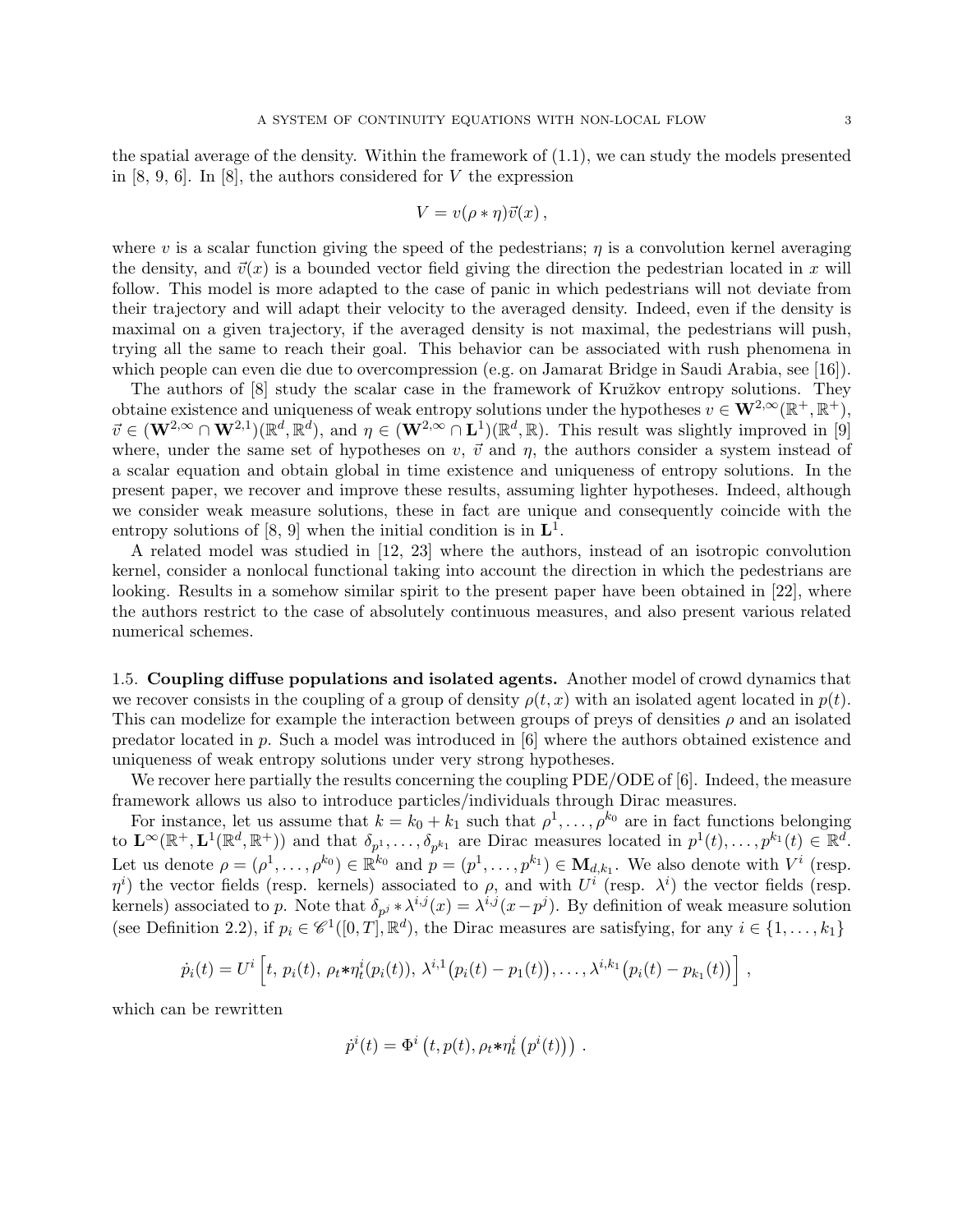Consequently, in this case, system (1.1) becomes

$$
\begin{cases}\n\partial_t \rho^i + \text{div}\left(\rho^i V^i\left(t, x, \eta_t^i * \rho_t, \left(\lambda^{i,j}(x - p^j(t))\right)_{j=1}^k\right)\right) = 0, & i \in \{1, \dots, k_0\}, \\
\dot{p}^j(t) = \Phi^j\left(t, p(t), \rho_t * \eta_t^j(p^j(t))\right), & j \in \{1, \dots, k_1\},\n\end{cases}
$$

a coupling of ODEs with conservation laws.

1.6. Further models. The system (1.1) comprises also a model of particles sedimentation, introduced in [24] and studied in [26], where the author proves existence and uniqueness of weak solutions with initial condition in  $\mathbf{L}^{\infty}$ . A related nonlocal model is the supply-chain model [2, 3], in which the integral  $\int_0^1 \rho(t, x) dx$  replaces the convolution product. This last model was studied for example in [10], imposing boundary conditions in  $x = 0$  and  $x = 1$ .

In the context of Hamiltonian systems, very general existence results, together with approximation schemes, have been obtained in [1]: however, uniqueness seems to be out of reach in such low regularity context. Models of aggregation are studied in [5], using gradient flows techniques and allowing singular kernels.

1.7. Strategy of the proof and plan of the paper. The proof of Theorem 1.1 is divided into two main steps. First, we prove some a priori properties of the solutions (see Section 2): mainly, we prove that the weak measure solutions of (1.1) coincide with the Lagrangian solutions of this system. Important consequences are the conservation of the regularity of the initial condition and the strong continuity in time in the case the solution is a function, as stated in Remark 1.2.

Second, we prove the existence and uniqueness of Lagrangian solutions thanks to a fixed point argument (see Section 5). Indeed, introducing the set of probability measures endowed with the Wasserstein distance of order one, we are able to prove a stability estimate with respect to the nonlocal term (see Section 4). The technique used there is quite similar to the one of Loeper [19], who studied the Vlasov-Poisson equation and the Euler equation in vorticity formulation.

This article is organized as follows: in Section 2 we define the two different notions of solution and prove that they coincide. In Section 3 we give some useful tools on optimal tranport. In Section 4 we prove an important lemma giving a stability estimate. Finally, in Section 5, we give the proof of Theorem 1.1.

## 2. NOTION OF SOLUTIONS

2.1. General notations. Let  $d \in \mathbb{N}$  be the space dimension and  $k \in \mathbb{N}$  be the size of the system. In the following,  $\mathbf{M}_{d,k}$  is the set of matrices of size  $d \times k$  with real values and  $\mathbf{M}_k$  is the set of matrices of size  $k \times k$  with real values. In all computations, we will consider the 1-norm (i.e., the sum of the absolute values of the entries) on both vectors and matrices. When considering other norms, a constant depending on  $d$  and/or  $k$  appears in the estimates.

We denote by  $\mathcal{M}(\mathbb{R}^d)$  (resp.  $\mathcal{M}^+(\mathbb{R}^d)$ ) the set of finite mass (resp. finite mass and positive) measures on  $\mathbb{R}^d$  and by  $\mathcal{P}(\mathbb{R}^d)$  the set of probability measures on  $\mathbb{R}^d$ , that is the set of bounded positive measures with total mass 1. If  $\rho = (\rho^1, \ldots, \rho^k) \in \mathcal{M}(\mathbb{R}^d)^k$ , we define the total mass of  $\rho$  as  $\|\rho\|_{\mathcal{M}} = \|\rho^1\|_{\mathcal{M}} + \ldots + \|\rho^k\|_{\mathcal{M}}.$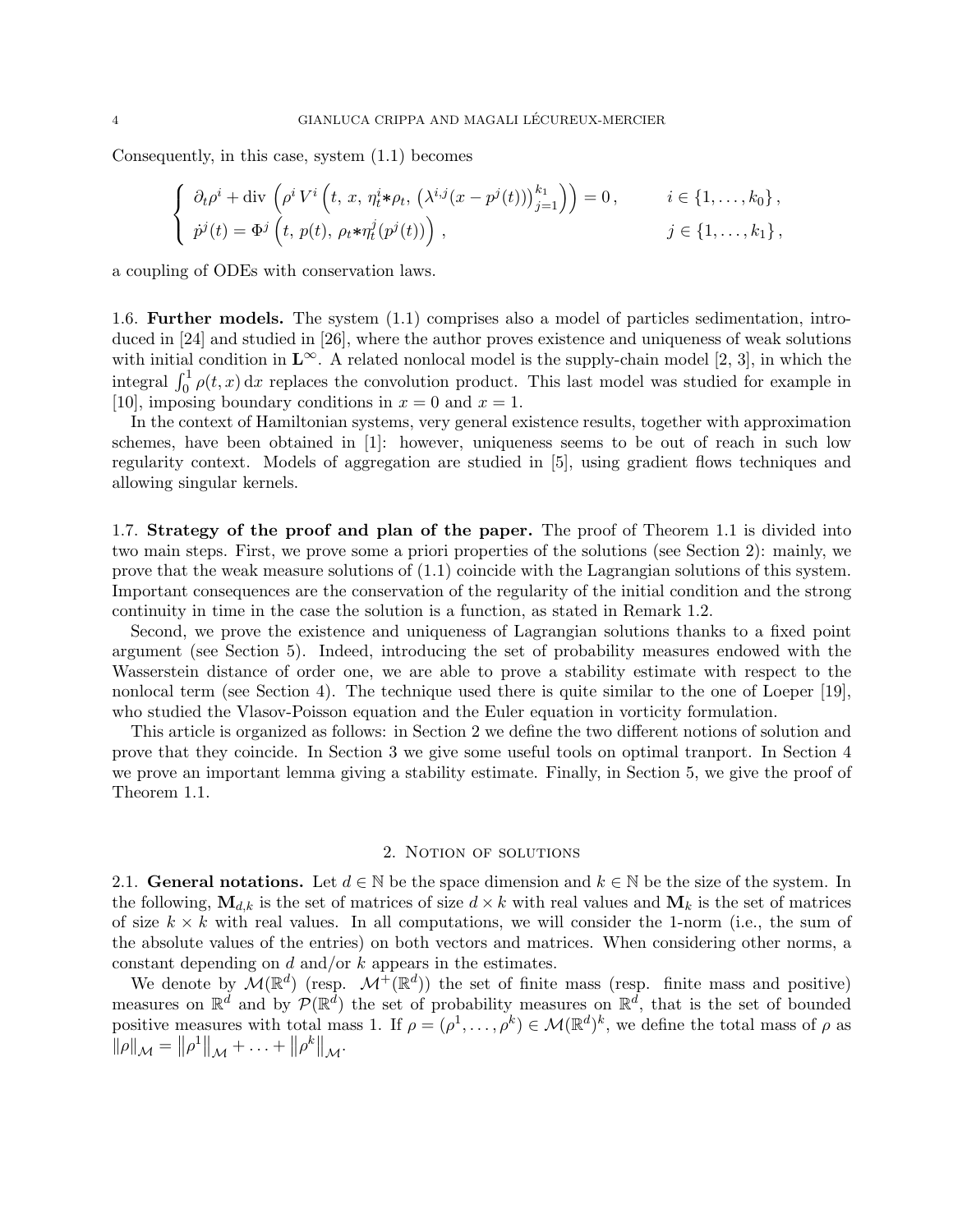In the following the Lipschitz norms with respect to x or  $r$  are taken uniformly with respect to the other variables. That is to say, for example:

$$
\operatorname{Lip}_x(V) = \sup_{t \in \mathbb{R}^+, r \in \mathbb{R}^k} \{ \operatorname{Lip}_x(V(t, \cdot, r)) \}.
$$

The space  $\mathbf{L}^{\infty}([0,T],\mathcal{M}^{+}(\mathbb{R}^{d}))$  consists of the parametrized measures  $\mu = (\mu_{t})_{t\in[0,T]}$  such that, for  $\text{any } \phi \in \mathscr{C}_c^0(\mathbb{R}^d, \mathbb{R})$ , the application  $t \mapsto \int_{\mathbb{R}^d} \phi \, \mathrm{d}\mu_t(x)$  is measurable and such that  $\text{ess} \sup_{t \in [0,T]} ||\mu_t||_{\mathcal{M}}$ ∞.

2.2. Weak measure solutions. We say that  $\rho \in \mathbf{L}^{\infty}([0,T],\mathcal{M}^{+}(\mathbb{R}^{d})^{k})$  is a weak measure solution of (1.1) with initial condition  $\bar{\rho} \in \mathcal{M}^+(\mathbb{R}^d)^k$  if, for any  $i \in \{1, \ldots, k\}$  and for any test-function  $\phi \in \mathscr{C}_c^{\infty}(\mathcal{I} - \infty, T[\times \mathbb{R}^d, \mathbb{R})$  we have

$$
\int_0^T \int_{\mathbb{R}^d} \left[ \partial_t \phi + V^i(t, x, \rho \cdot \eta^i) \cdot \nabla \phi \right] d\rho_t^i(x) dt + \int_{\mathbb{R}^d} \phi(0, x) d\rho^i(x) = 0.
$$

2.3. Remark. A priori for weak measure solutions of the continuity equation  $\partial_t \rho + \text{div}(\rho b) = 0$ , with a given vector field b, we have only continuity in time for the weak topology (see [13]), that is to say, for all  $i \in \{1,\ldots,k\}$ , for all  $\phi \in \mathscr{C}_c^0(\mathbb{R}^d,\mathbb{R})$ , the application  $t \mapsto \int_{\mathbb{R}^d} \phi(x) d\rho_t^i(x)$  is continuous, up to redefinition of  $\rho_t$  on a negligible set of times.

In the case of the system (1.1), we have a gain of regularity in time when the initial condition is a function in  $\mathbf{L}^1(\mathbb{R}^d, (\mathbb{R}^+)^k)$  (see Corollary 2.9).

2.4. Push-forward and change of variable. When  $\mu$  is a measure on  $\Omega$  and  $T : \Omega \to \Omega'$  a measurable map, we denote  $T_{\sharp}\mu$  the push-forward of  $\mu$ , that is the measure on  $\Omega'$  such that, for every  $\phi \in \mathscr{C}_c^0(\Omega', \mathbb{R}),$ 

$$
\int_{\Omega'} \phi(y) \, dT_{\sharp}\mu(y) = \int_{\Omega} \phi(T(x)) \, d\mu(x) .
$$

If we assume that  $\mu$  and  $\nu = T_{\sharp}\mu$  are absolutely continuous with respect to the Lebesgue measure, so that there exist  $f, g \in L^1$  such that  $d\mu(x) = f(x) dx$  and  $d\nu(y) = g(y) dy$ , and that T is a Lip-diffeomorphism, then we have the change of variable formula

$$
f(x) = g(T(x))|\det(\nabla T(x))|.
$$
\n(2.1)

Besides, we denote by  $\mathbb{P}_x : \mathbb{R}^d \times \mathbb{R}^d \to \mathbb{R}^d$  the projection on the first coordinate; that is, for any  $(u, v) \in \mathbb{R}^d \times \mathbb{R}^d$ ,  $\mathbb{P}_x(u, v) = u$ . In a similar way,  $\mathbb{P}_y : \mathbb{R}^d \times \mathbb{R}^d \to \mathbb{R}^d$  is the projection on the second coordinate; that is, for any  $(u, v) \in \mathbb{R}^d \times \mathbb{R}^d$ ,  $\mathbb{P}_y(u, v) = v$ .

2.5. Lagrangian solutions. We say that  $\rho \in L^{\infty}([0,T], \mathcal{M}^+(\mathbb{R}^d)^k)$  is a Lagrangian solution of (1.1) with initial condition  $\bar{\rho} \in \mathcal{M}^+(\mathbb{R}^d)^k$  if, for any  $i \in \{1, \ldots, k\}$ , there exists an ODE flow  $X^i : [0, T] \times \mathbb{R}^d \to \mathbb{R}^d$ , that is a solution of

$$
\begin{cases}\n\frac{\mathrm{d}X^i}{\mathrm{d}t}(t,x) = V^i(t,X^i(t,x),\rho_t * \eta_t^i(X^i(t,x))) \\
X^i(0,x) = x,\n\end{cases}
$$

such that  $\rho_t^i = X_{t\mu}^i \bar{\rho}^i$  where  $X_t^i : \mathbb{R}^d \to \mathbb{R}^d$  is the map defined as  $X_t^i(x) = X^i(t, x)$  for any  $(t, x) \in$  $[0, T] \times \mathbb{R}^d$ .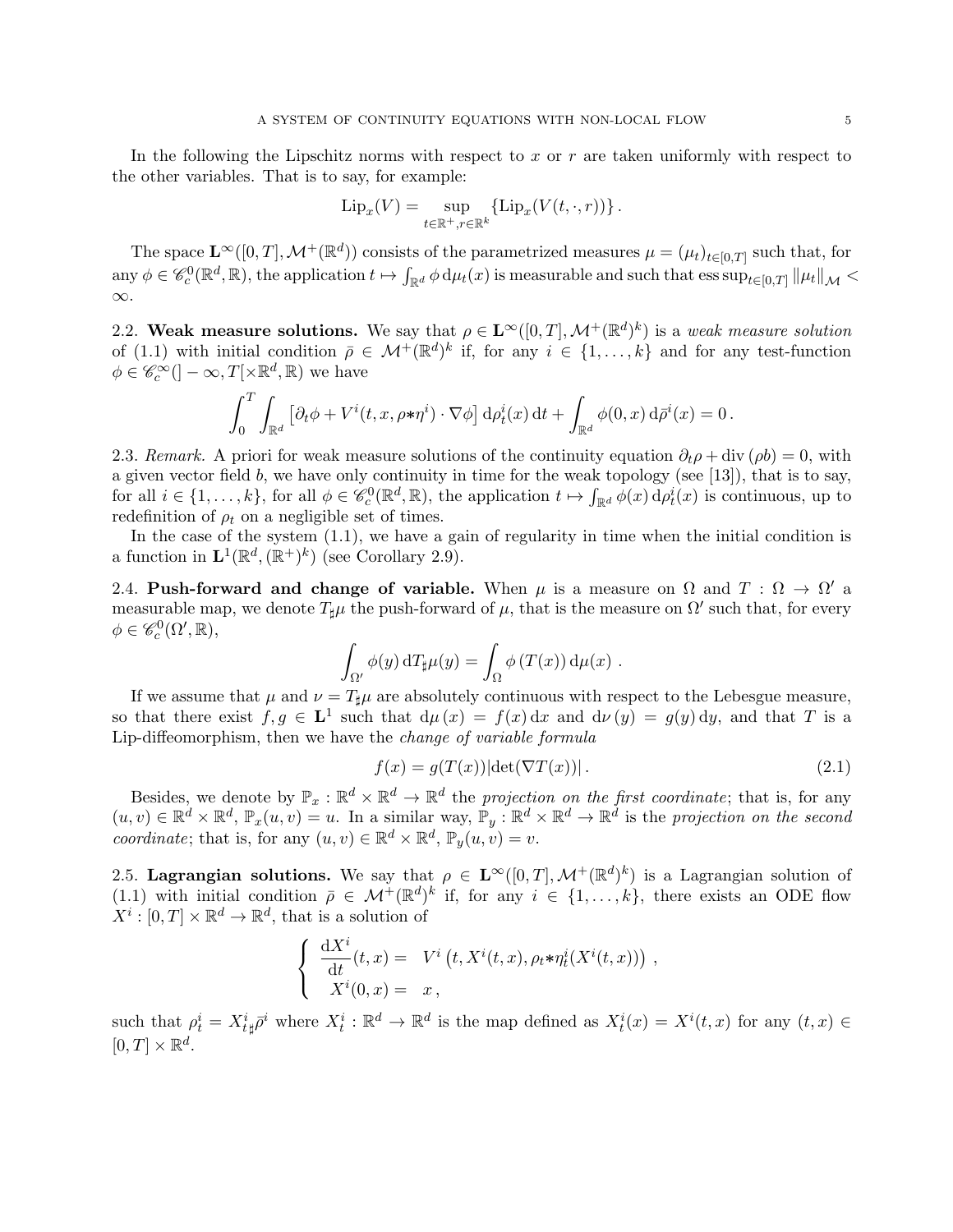2.6. Remark. Assume V satisfies (V) and  $\eta$  satisfies  $(\eta)$ . Then, for any  $\rho \in \mathbf{L}^{\infty}([0,T], \mathcal{M}^{+}(\mathbb{R}^{d})^{k}),$ the vector fields  $b = V(t, x, \rho_t * \eta_t)$  are Lipschitz in x and

$$
\mathrm{Lip}_x(b) \leqslant \mathrm{Lip}_x(V) + \mathrm{Lip}_r(V)\mathrm{Lip}_x(\eta) \|\rho_t\|_{\mathcal{M}}.
$$

Consequently, if  $\|\rho_t\|_{\mathcal{M}}$  is uniformly bounded, the ODE flow  $X^i$  above is always well-defined, for a fixed  $\rho$ .

If  $\bar{\rho} \in L^1(\mathbb{R}^d, \mathbb{R}^+)$ , then the push-forward formula (2.1) becomes, for a.e.  $(t, x) \in \mathbb{R}^+ \times \mathbb{R}^d$ ,

$$
\rho^{i}(t, X^{i}(t, x)) = \bar{\rho}^{i}(x) \exp\left(-\int_{0}^{t} \operatorname{div} V^{i}\left(\tau, X^{i}(\tau, x), \rho_{\tau} * \eta_{\tau}(X^{i}(\tau, x))\right) d\tau\right).
$$
 (2.2)

We now show that the two notions of solution in fact coincide.

2.7. Theorem. If  $\rho$  is a Lagrangian solution of (1.1), then  $\rho$  is also a weak measure solution of (1.1). Conversely, if  $\rho$  is a weak measure solution of (1.1), then  $\rho$  is also a Lagrangian solution of  $(1.1).$ 

*Proof.* 1. Let  $\rho$  be a Lagrangian solution of (1.1). Let us denote  $b^i = V^i(t, x, \rho * \eta^i)$  and let  $X^i$  be the ODE flow associated to  $b^i$ . Then, for any  $\phi \in \mathscr{C}_c^{\infty}(\mathcal{I} - \infty, T[\times \mathbb{R}^d, \mathbb{R})$ , we have

$$
\int_0^T \int_{\mathbb{R}^d} \left( \partial_t \phi(t, x) + b^i(t, x) \cdot \nabla \phi(t, x) \right) d\rho_t(x) dt
$$
\n
$$
= \int_0^T \int_{\mathbb{R}^d} \left( \partial_t \phi(t, X_t^i(x)) + b^i(t, X_t^i(x)) \cdot \nabla \phi(t, X_t^i(x)) \right) d\bar{\rho}(x) dt
$$
\n
$$
= \int_0^T \int_{\mathbb{R}^d} \frac{d}{dt} \left( \phi(t, X_t^i(x)) \right) d\bar{\rho}(x) dt
$$
\n
$$
= \int_{\mathbb{R}^d} \phi(T, X^i(T, x)) d\bar{\rho}(x) - \int_{\mathbb{R}^d} \phi(0, x) d\bar{\rho}(x) = - \int_{\mathbb{R}^d} \phi(0, x) d\bar{\rho}(x) ,
$$

which proves that  $\rho$  is also a weak measure solution.

**2.** Let  $\rho$  be a weak measure solution of (1.1). For any  $i \in \{1, ..., k\}$ , let us denote  $b^{i}(t, x)$  $V^{i}(t, x, \rho * \eta^{i})$ . Let  $\sigma$  be the Lagrangian solution of the equation

$$
\partial_t \sigma^i + \text{div}(\sigma^i b^i) = 0, \qquad \sigma^i(0, \cdot) = \bar{\rho}^i, \qquad (2.3)
$$

which exists and is unique since  $b^i$  is Lipschitz as noted in Remark 2.6. Then, arguing similarly as in point 1,  $\sigma$  is also a weak measure solution to (2.3). Denoting  $u^i = \rho^i - \sigma^i$ , we obtain that  $u^i$ is a weak measure solution of the equation  $\partial_t u^i + \text{div}(u^i b^i) = 0$  with initial condition  $u^i(0, \cdot) = 0$ . Consequently, for any  $\phi \in \mathscr{C}_c^{\infty}([-\infty,T[\times \mathbb{R}^d,\mathbb{R}),$ 

$$
\int_0^T \int_{\mathbb{R}^d} \left( \partial_t \phi + b^i(t, x) \cdot \nabla \phi \right) \mathrm{d}u_t \, \mathrm{d}t = 0 \, .
$$

Let  $\psi \in \mathscr{C}_c^0(]-\infty,T[\times \mathbb{R}^d,\mathbb{R})$ . Since  $b^i \in \mathbf{L}^{\infty}([0,T] \times \mathbb{R}^d,\mathbb{R}^d)$  is Lipschitz in x, by computation along the characteristics, we can find  $\phi \in \mathscr{C}_c^1(]-\infty,T[\times \mathbb{R}^d,\mathbb{R})$  so that  $\psi = \partial_t \phi + b^i(t,x) \cdot \nabla \phi$ . Hence, for any  $\psi \in \mathscr{C}_c^0([-\infty,T[\times \mathbb{R}^d,\mathbb{R}),$  we have  $\int_0^T \int_{\mathbb{R}^d} \psi \,du_t \,dt = 0$ , which implies  $u \equiv 0$  a.e., and so  $\rho \equiv \sigma$ a.e. Consequently, we have also  $b^{i}(t, x) = V^{i}(t, x, \sigma * \eta^{i})$ , and  $\sigma = \rho$  is finally a Lagrangian solution of  $(1.1)$ .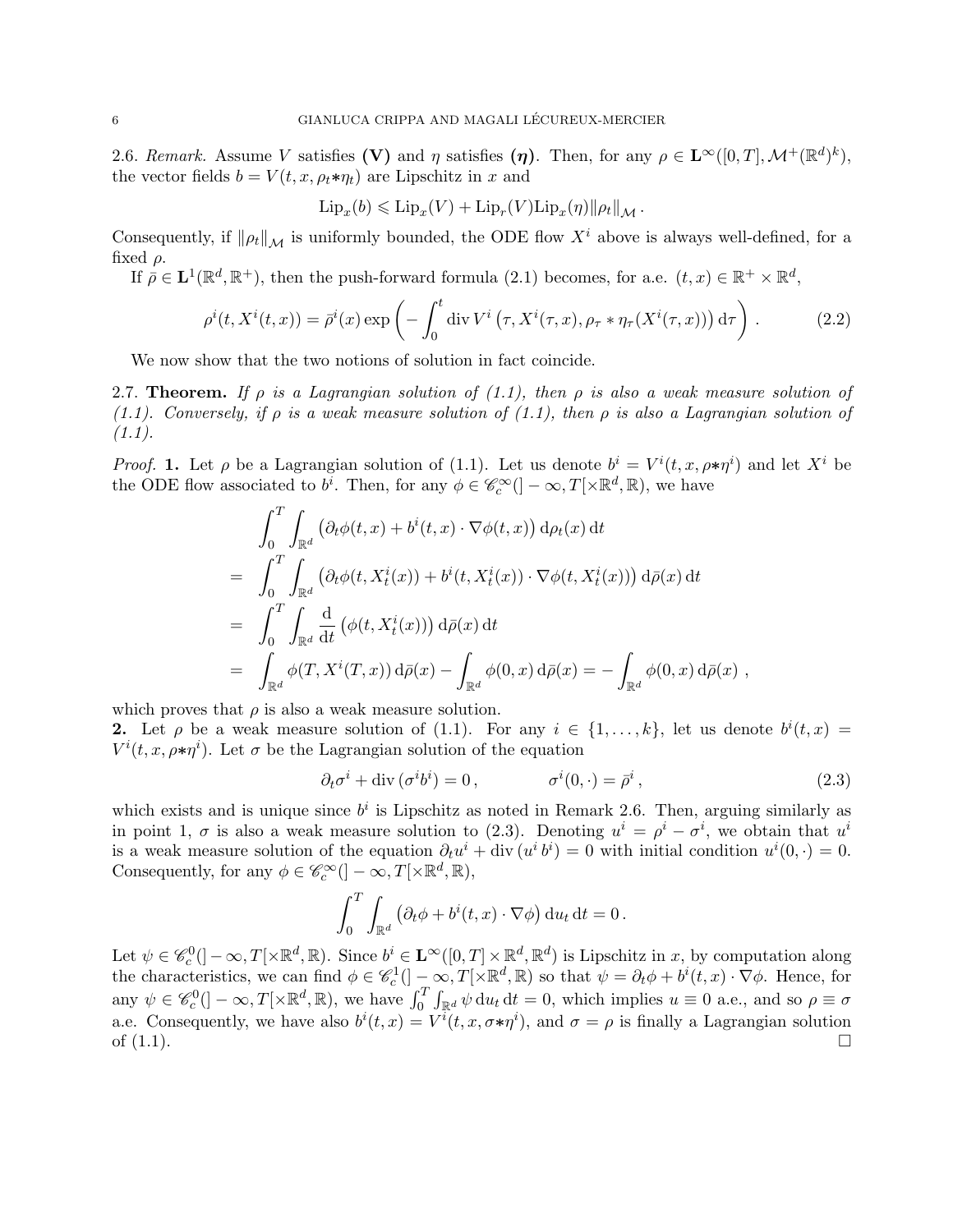2.8. **Definition.** As a consequence of the previous theorem, in the following we simply call *solution* of  $(1.1)$  a weak measure solution or a Lagrangian solution of  $(1.1)$ , since these two notions in fact coincide.

It is now possible to prove some of the properties given in Remark 1.2.

2.9. Corollary. Assume that V satisfies (V) and  $\eta$  satisfies ( $\eta$ ). Let  $\rho \in \mathbf{L}^{\infty}([0,T],\mathcal{M}^{+}(\mathbb{R}^{d})^{k})$  be a solution to (1.1) with initial condition  $\bar{\rho} \in \mathcal{M}^+(\mathbb{R}^d)^k$ .

- If  $\bar{\rho} \in \mathbf{L}^1(\mathbb{R}^d, (\mathbb{R}^+)^k)$ . Then we have  $\rho \in \mathscr{C}^0([0,T], \mathbf{L}^1(\mathbb{R}^d, (\mathbb{R}^+)^k))$  and for all time  $t \in [0,T]$ , all  $i \in \{1, ..., k\}, \|\rho^{i}(t)\|_{\mathbf{L}^{1}} = \|\bar{\rho}^{i}\|_{\mathbf{L}^{1}}.$
- If furthermore  $\bar{\rho} \in (\mathbf{L}^1 \cap \mathbf{L}^{\infty})(\mathbb{R}^d, (\mathbb{R}^+)^k)$ , then for all  $t \in [0, T]$  we have  $\rho(t) \in \mathbf{L}^{\infty}(\mathbb{R}^d, (\mathbb{R}^+)^k)$ and we have the estimate

$$
\|\rho(t)\|_{\mathbf{L}^{\infty}} \leqslant \|\bar{\rho}\|_{\mathbf{L}^{\infty}} e^{Ct},
$$

where C depends on  $\|\bar{\rho}\|_{\mathcal{M}}$ , V and  $\eta$ .

*Proof.* Let  $\rho$  be a solution of (1.1) with initial condition  $\bar{\rho} \in L^1(\mathbb{R}^d, (\mathbb{R}^+)^k)$ . According to Definition 2.8,  $\rho$  is a Lagrangian solution associated to a flow X and we have immediately that  $\|\bar{\rho}\|_{L^1} = \|\rho(t)\|_{L^1}$ .

Besides, as  $b^{i}(t,x) = V^{i}(t,x,\rho*\eta^{i}) \in \mathbf{L}^{\infty}([0,T] \times \mathbb{R}^{d},\mathbb{R}^{d})$  is bounded in t and Lipschitz in x, then  $X_t^i \in \text{Lip}(\mathbb{R}^d, \mathbb{R}^d)$  and we can use the change of variable formula (2.2). If  $\bar{\rho} \in \mathbf{L}^{\infty}(\mathbb{R}^d, \mathbb{R}^k)$ , with

$$
C = \mathrm{Lip}_x(V) + \mathrm{Lip}_r(V)\mathrm{Lip}_x(\eta) \|\overline{\rho}\|_{\mathcal{M}},
$$

we obtain the desired  $\mathbf{L}^{\infty}$  bound and  $\rho(t) \in \mathbf{L}^{\infty}$  for all  $t \in [0, T]$ .

The continuity in time can be proved directly by estimating  $\|\rho_t - \rho_s\|_{\mathbf{L}^1}$  using Egorov Theorem. This computation is straightforward although a bit long so we prefer to omit the details. Alternatively, note that the continuity in time is also ensured by the results of DiPerna & Lions [15, Section 2.II] and the notion of renormalized solutions.

 $\Box$ 

### 3. Some tools from optimal mass transportation

Let us remind the definition of the Wasserstein distance of order 1.

3.1. Definition. Let  $\mu$ ,  $\nu$  be two Borel probability measures on  $\mathbb{R}^d$ . We denote  $\Xi(\mu,\nu)$  the set of plans, that is the set of probability measures  $\gamma \in \mathcal{M}^+(\mathbb{R}^d \times \mathbb{R}^d)$  such that  $\mathbb{P}_{x\sharp}\gamma = \mu$  and  $\mathbb{P}_{y\sharp}\gamma = \nu$ . We define the *Wasserstein distance of order one* between  $\mu$  and  $\nu$  by

$$
W_1(\mu,\nu) = \inf_{\gamma \in \Xi(\mu,\nu)} \int_{\mathbb{R}^d \times \mathbb{R}^d} |x - y| \, \mathrm{d}\gamma(x,y) \; . \tag{3.1}
$$

Let  $\rho = (\rho^1, \ldots, \rho^k), \sigma = (\sigma^1, \ldots, \sigma^k)$  be two vectors such that  $\rho^1, \ldots, \rho^k$  and  $\sigma^1, \ldots, \sigma^k$  are Borel probability measures on  $\mathbb{R}^d$ . We define the *Wasserstein distance of order one* between  $\rho$  and  $\sigma$ , denoted  $\mathscr{W}_1(\rho,\sigma)$ , as

$$
\mathscr{W}_1(\rho,\sigma) = \sum_{i=1}^k W_1(\rho^i,\sigma^i).
$$
\n(3.2)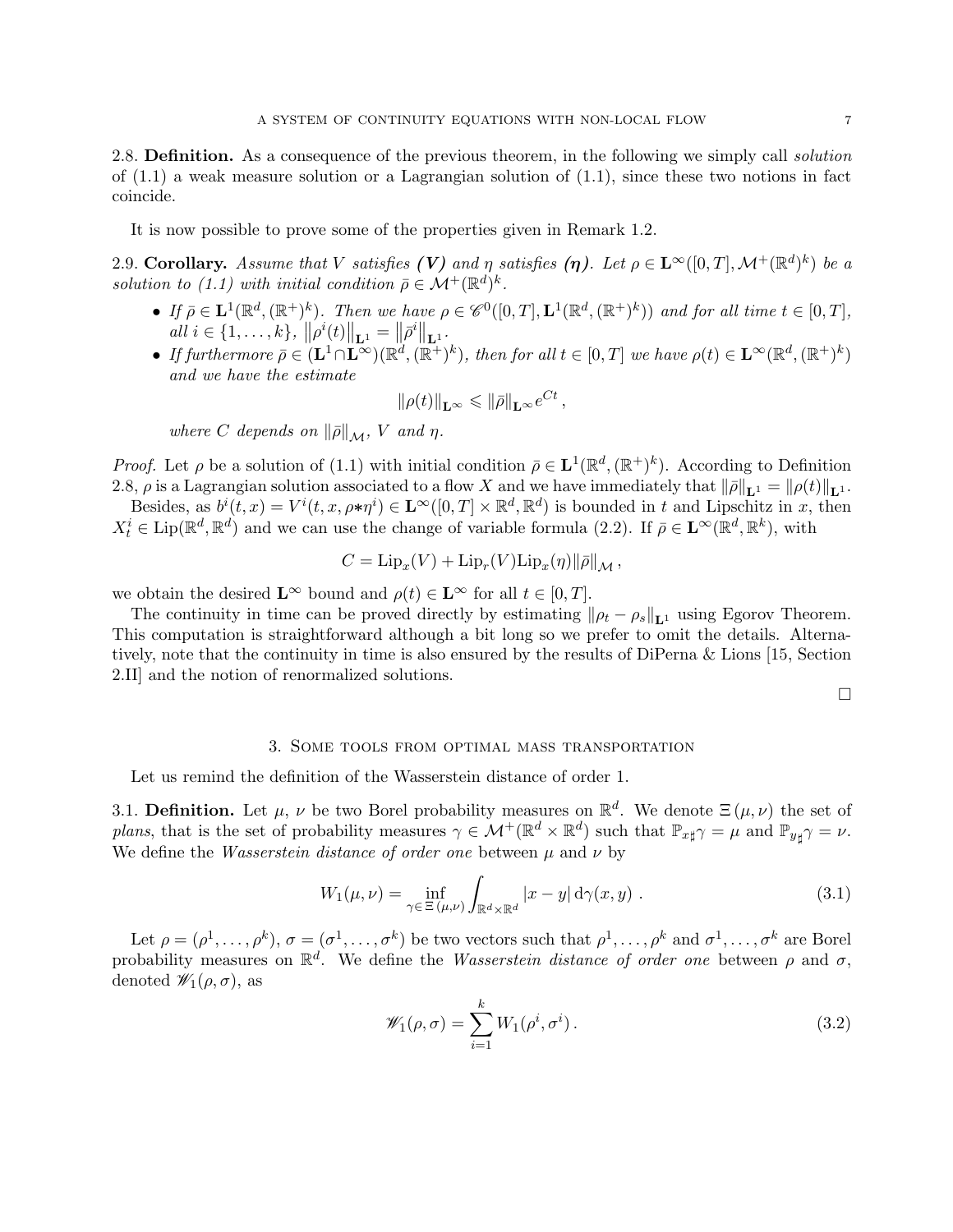3.2. Remark. By [25, Theorem 1.3], for any  $\mu, \nu \in \mathcal{P}(\mathbb{R}^d)$ , there exist a plan  $\gamma_0 \in \Xi(\mu, \nu)$  realizing the minimum in the Wasserstein distance, that is

$$
W_1(\mu,\nu)=\int_{\mathbb{R}^d}|x-y|\,\mathrm{d}\gamma_0(x,y).
$$

3.3. Remark. Let  $\bar{\rho} \in \mathcal{M}^+(\mathbb{R}^d)^k$  be a probability measure and let  $X, Y : \mathbb{R}^d \to \mathbb{R}^d$  be mappings such that  $f = X_{\sharp} d\bar{\rho}$  and  $g = Y_{\sharp} d\bar{\rho}$ . Then, the probability measure  $\gamma = (X, Y)_{\sharp} d\bar{\rho}$  satisfies  $\mathbb{P}_{x\sharp}\gamma = f$  and  $\mathbb{P}_{y\sharp}\gamma = g$ ; hence

$$
W_1(f,g) \leqslant \int_{\mathbb{R}^d \times \mathbb{R}^d} |x-y| \, \mathrm{d}\gamma(x,y) = \int_{\mathbb{R}^d} |X-Y| \, \mathrm{d}\bar{\rho}(x) \; .
$$

3.4. Proposition (cf. Villani [25, p. 207]). Let  $\mu, \nu$  be two probability measures. The Wasserstein distance of order one between  $\mu$  and  $\nu$  satisfies

$$
W_1(\mu,\nu) = \sup_{\text{Lip}(\phi) \leq 1} \int_{\mathbb{R}^d} \phi(x) \left( d\mu(x) - d\nu(x) \right) .
$$

#### 4. The main stability estimate

In the following we consider probability measures instead of bounded positive measures. This is not a real restriction since we pass from one case to the other just by a rescaling.

Before giving a stability estimate in Proposition 4.2, we prove a technical lemma, in which we derive an estimate on the difference between two vector fields generated by different solutions.

4.1. Lemma. Let V satisfy (V) and  $\eta$  satisfy  $(\eta)$ . Let  $r, s \in \mathcal{P}(\mathbb{R}^d)^k$ . For any  $i \in \{1, ..., k\}$ , we have the following estimate

$$
\left\|V^i(t, x, r*\eta^i_t) - V^i(t, x, s*\eta^i_t)\right\|_{\mathbf{L}^\infty} \leq \left\| \mathrm{Lip}_r(V^i) \, \mathrm{Lip}_x(\eta^i) \, \mathscr{W}_1(r, s) \right\|.
$$

In the previous lemma, the quantity  $\mathscr{W}_1(r, s)$  on the right hand side could be infinite. If we restrict ourselves to bounded positive measures with first moment finite, then the quantity above is always finite.

Proof. The proof follows from Proposition 3.4 on the Wasserstein distance. Note first that in the case  $\text{Lip}(\eta^{i,j}) = 0$  then  $\eta^{i,j}$  is constant and we have  $(r^j - s^j) * \eta^{i,j}(x) = 0 \leq \text{Lip}(\eta^{i,j})W_1(r^j, s^j)$ . Now, in the case  $\text{Lip}(\eta^{i,j}) \neq 0$ , thanks to Proposition 3.4, we have

$$
(r^{j} - s^{j}) * \eta^{i,j}(x) = \int_{\mathbb{R}^{d}} \eta^{i,j}(x - y)(\mathrm{d}r^{j}(y) - \mathrm{d}s^{j}(y))
$$
  
=  $\mathrm{Lip}(\eta^{i,j}) \int_{\mathbb{R}^{d}} \frac{\eta^{i,j}(x - y)}{\mathrm{Lip}(\eta^{i,j})} (\mathrm{d}r^{j}(y) - \mathrm{d}s^{j}(y))$   
 $\leq \mathrm{Lip}(\eta^{i,j}) \sup_{\mathrm{Lip}(\phi) \leq 1} \int_{\mathbb{R}^{d}} \phi(y)(\mathrm{d}r^{j}(y) - \mathrm{d}s^{j}(y)) = \mathrm{Lip}(\eta^{i,j}) W_{1}(r^{j}, s^{j}).$ 

As we obtain the same estimate for  $-(r^j - s^j) * \eta^{i,j}(x)$ , we can conclude that

$$
||V^{i}(t, x, r*\eta^{i}) - V^{i}(t, x, s*\eta^{i})||_{\mathbf{L}^{\infty}} \leq \mathrm{Lip}_{r}(V^{i}) ||(r-s)*\eta^{i}||_{\mathbf{L}^{\infty}}
$$
  

$$
\leq \mathrm{Lip}_{r}(V^{i}) \mathrm{Lip}(\eta^{i}) \mathscr{W}_{1}(r, s).
$$

 $\Box$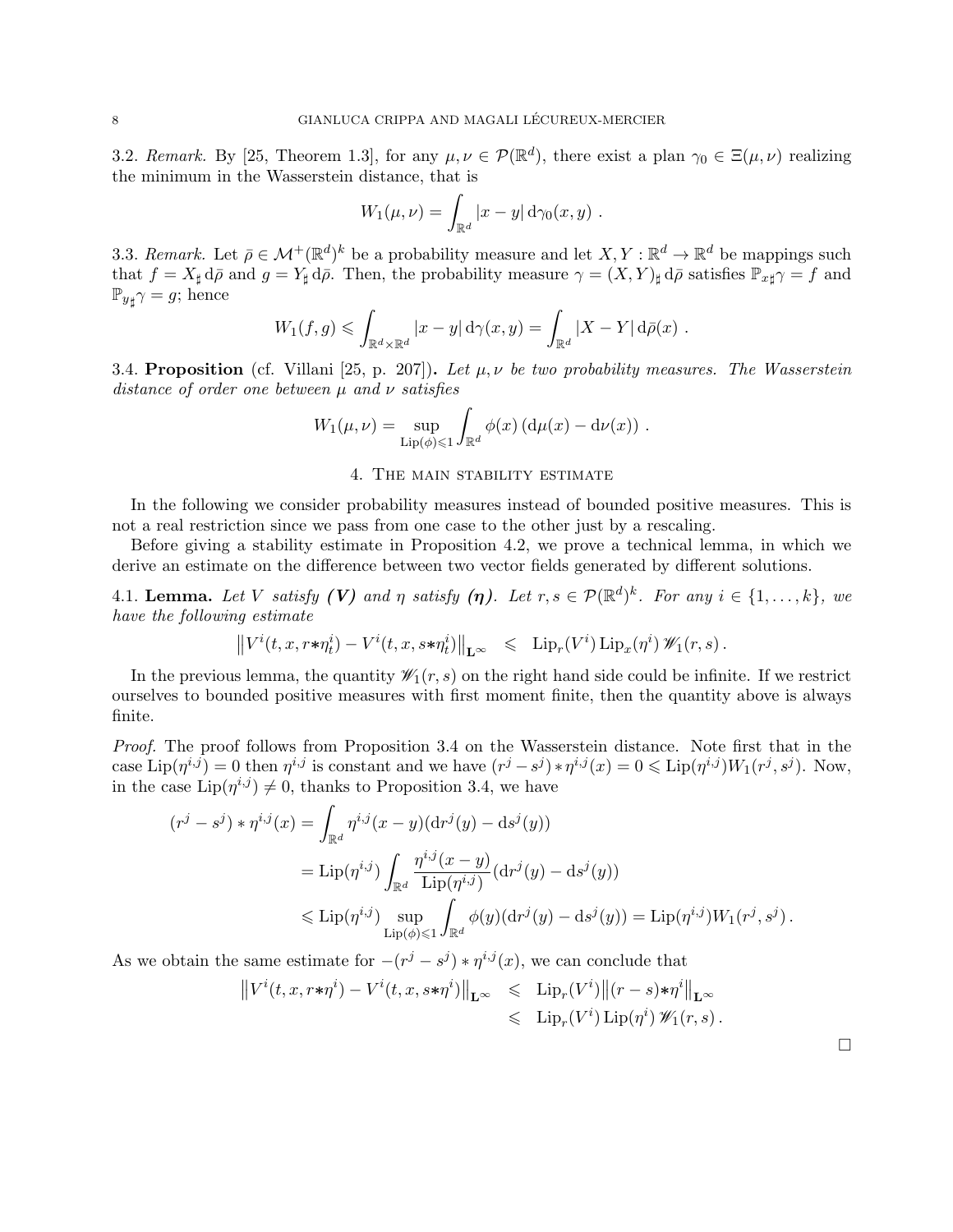Let  $r, s \in \mathbf{L}^{\infty}([0,T], \mathcal{P}(\mathbb{R}^d)^k)$ . We want to compare the following equations, in which the nonlocal vector fields has been replaced by fixed vector fields. In this way, the system is made of the two decoupled equations:

for all 
$$
i \in \{1, ..., k\}
$$
  $\partial_t \rho^i + \text{div} \left( \rho^i V^i(t, x, \eta^i * r) \right) = 0, \qquad \rho^i(0, \cdot) = \bar{\rho}^i,$  (4.1)

for all 
$$
i \in \{1, ..., k\}
$$
  $\partial_t \sigma^i + \text{div} \left( \sigma^i U^i(t, x, \nu^i * s) \right) = 0, \qquad \sigma^i(0, \cdot) = \bar{\sigma}^i.$  (1.1)

4.2. Proposition. Assume V, U satisfy (V) and  $\eta$ ,  $\nu$  satisfy  $(\eta)$ . Let  $\bar{\rho}$ ,  $\bar{\sigma}$  be two probability measures such that for any i,  $\|\bar{\rho}^i\|_{\mathcal{M}} = \|\bar{\sigma}^i\|_{\mathcal{M}}$ . Let  $r, s \in \mathbf{L}^{\infty}([0,T], \mathcal{P}(\mathbb{R}^d)^k)$ . If  $\rho$  and  $\sigma$  are Lagrangian solutions of (4.1) associated to the initial conditions  $\bar{\rho}$  and  $\bar{\sigma}$ , then we have the estimate:

$$
\mathscr{W}_1(\rho_t, \sigma_t) \leq e^{Ct} \mathscr{W}_1(\bar{\rho}, \bar{\sigma}) + Cte^{Ct} \left[ \sup_{t \in [0,T]} \mathscr{W}_1(r_t, s_t) + \|\eta - \nu\|_{\mathbf{L}^{\infty}} + \|V - U\|_{\mathbf{L}^{\infty}} \right] \tag{4.2}
$$

where C is a constant depending on  $\text{Lip}_x(V)$ ,  $\text{Lip}_r(V)$ ,  $\text{Lip}_x(\eta)$  and  $\|\overline{\rho}\|_{\mathcal{M}}$ . Furthermore, in the special case  $r = \rho$  and  $s = \sigma$ , we get:

$$
\mathscr{W}_1(\rho_t, \sigma_t) \leq e^{Kt} \mathscr{W}_1(\bar{\rho}, \bar{\sigma}) + Kt e^{Kt} \left[ \|\eta - \nu\|_{\mathbf{L}^{\infty}} + \|V - U\|_{\mathbf{L}^{\infty}} \right],
$$
\n(4.3)

where K is a constant depending on  $\text{Lip}_x(V)$ ,  $\text{Lip}_r(V)$ ,  $\text{Lip}_x(\eta)$  and  $\|\overline{\rho}\|_{\mathcal{M}}$ .

Note that the estimate above comprises the case  $\mathscr{W}_1(\bar{\rho}, \bar{\sigma}) = \infty$ .

*Proof.* Let  $\rho$ ,  $\sigma$  be two Lagrangian solutions to the Cauchy problem for (1.1) with initial conditions  $\bar{\rho}$  and  $\bar{\sigma}$  respectively. Let X, Y be the associated ODE flows. For any  $t \in [0, T]$ , we define the map  $X_t^i \bowtie Y_t^i : \mathbb{R}^d \times \mathbb{R}^d \to \mathbb{R}^d \times \mathbb{R}^d$  by

$$
X_t^i \bowtie Y_t^i(x, y) = (X_t^i(x), Y_t^i(y)), \qquad \text{for any } (x, y) \in \mathbb{R}^d \times \mathbb{R}^d.
$$

Let  $\gamma_0^i \in \Xi(\bar{\rho}^i, \bar{\sigma}^i)$  so that  $\mathbb{P}_{x\sharp}\gamma_0^i = \bar{\rho}^i$  and  $\mathbb{P}_{y\sharp}\gamma_0^i = \bar{\sigma}^i$ . Let us define the probability measure  $\gamma_t^i = (X_t^i \bowtie Y_t^i)_{\sharp} \gamma_0^i$ . Then,  $\mathbb{P}_{x\sharp} \gamma_t^i = \rho_t^i$  and  $\mathbb{P}_{y\sharp} \gamma_t^i = \sigma_t^i$  so that  $\gamma_t^i \in \Xi(\rho_t^i, \sigma_t^i)$ .

We fix  $R > 0$  and we define, for  $t \ge 0$ 

$$
Q_R(t) = \sum_{i=1}^k \int_{X_t^i(B_R) \times Y_t^i(B_R)} |x - y| \, d\gamma_t^i(x, y) = \sum_{i=1}^k \int_{B_R \times B_R} |X_t^i(x) - Y_t^i(y)| \, d\gamma_0^i(x, y) \, .
$$

Note first that  $Q_R$  is Lipschitz. Indeed, for  $t, s \geq 0$  we have

$$
|Q_R(t) - Q_R(s)| \leq \left| \sum_{i=1}^k \int_{B_R \times B_R} (|X_t^i(x) - Y_t^i(y)| - |X_s^i(x) - Y_s^i(y)|) d\gamma_0^i(x, y) \right|
$$
  
\n
$$
\leq \sum_{i=1}^k \int_{B_R \times B_R} |X_t^i(x) - Y_t^i(y) - X_s^i(x) + Y_s^i(y)| d\gamma_0^i(x, y)
$$
  
\n
$$
\leq \sum_{i=1}^k \int_{B_R \times B_R} (|X_t^i(x) - X_s^i(x)| + |Y_t^i(y) - Y_s^i(y)|) d\gamma_0^i(x, y)
$$
  
\n
$$
\leq \sum_{i=1}^k \int_{B_R \times B_R} (||V^i||_{\mathbf{L}^\infty} + ||U^i||_{\mathbf{L}^\infty}) |t - s| d\gamma_0^i(x, y)
$$
  
\n
$$
\leq (||V||_{\mathbf{L}^\infty} + ||U||_{\mathbf{L}^\infty}) ||\gamma_0||_{\mathcal{M}} |t - s|.
$$
 (4.4)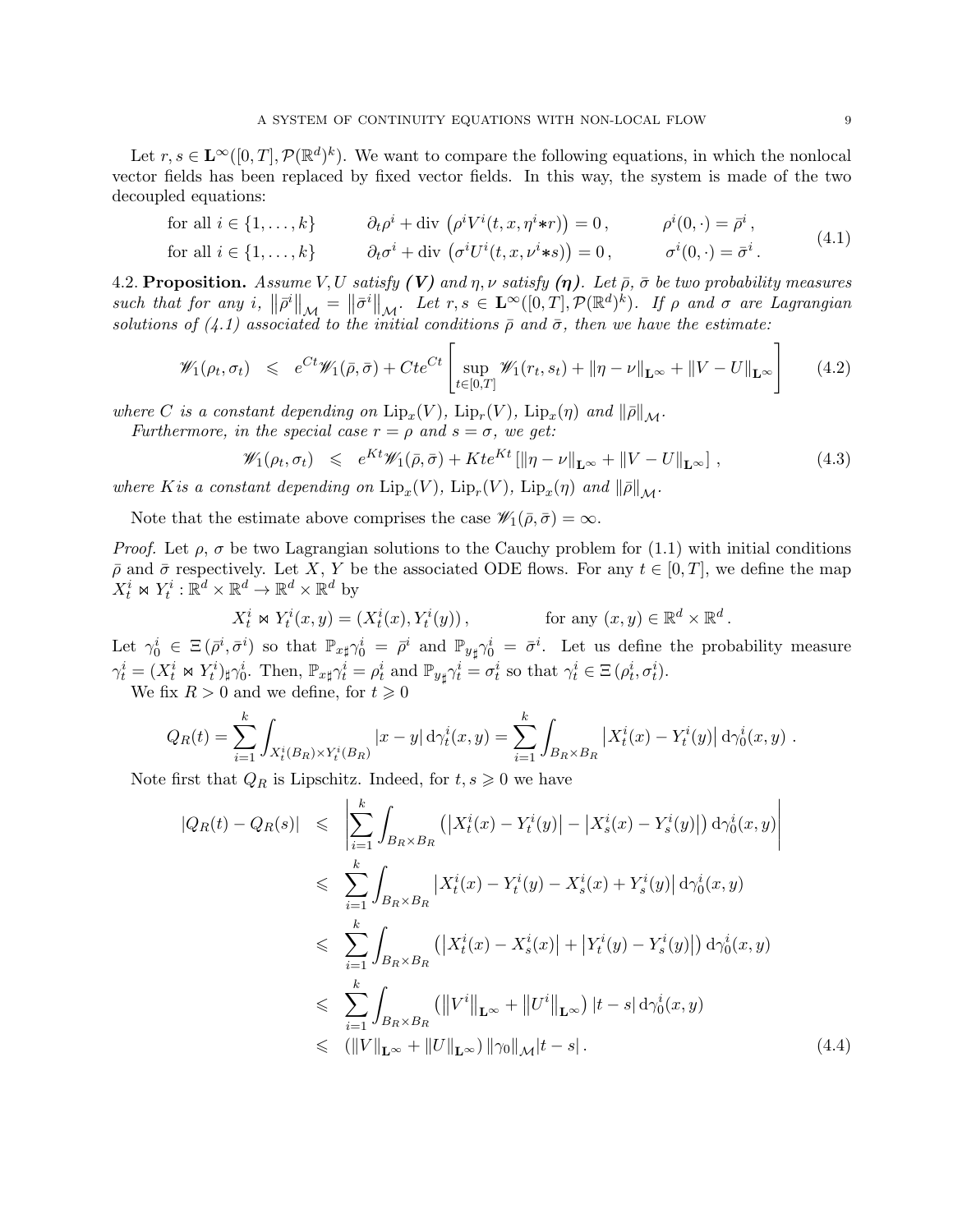Let us assume that  $\mathscr{W}_1(\bar{\rho}, \bar{\sigma}) < \infty$ , otherwise the thesis is trivial. Then, by Remark 3.2, for all  $i \in \{1, ..., k\}$ , we can find a bounded positive measure  $\gamma_0^i \in \Xi(\bar{\rho}^i, \bar{\sigma}^i)$  so that

$$
W_1(\bar{\rho}^i, \bar{\sigma}^i) = \int_{\mathbb{R}^d \times \mathbb{R}^d} |x - y| \, \mathrm{d}\gamma_0^i(x, y) \; .
$$

Consequently we have, for any  $R \geq 0$ ,  $Q_R(0) \leq \mathscr{W}_1(\bar{\rho}, \bar{\sigma})$ . Hence, using (4.4), for any  $t \geq 0$ , we have

$$
\begin{array}{rcl}\nQ_R(t) & \leqslant & Q_R(0) + \left( \|U\|_{\mathbf{L}^\infty} + \|V\|_{\mathbf{L}^\infty} \right) \|\gamma_0\|_{\mathcal{M}} t \\
& \leqslant & \mathscr{W}_1(\bar{\rho}, \bar{\sigma}) + \left( \|U\|_{\mathbf{L}^\infty} + \|V\|_{\mathbf{L}^\infty} \right) \|\gamma_0\|_{\mathcal{M}} t \,.\n\end{array}
$$

Thus, for any  $t \geq 0$ ,  $Q_R(t)$  remains finite when  $R \to \infty$  and since  $R \to Q_R(t)$  is increasing with respect to R, we can define  $Q(t) = \lim_{R\to\infty} Q_R(t)$ .

Let us now consider  $Q$ . The same computation as in  $(4.4)$  ensures that  $Q$  is Lipschitz so we can differentiate for almost every t and obtain

$$
Q'(t) \leq \sum_{i=1}^{k} \int_{\mathbb{R}^{d} \times \mathbb{R}^{d}} \left| V^{i} \left( t, X_{t}^{i}(x), r_{t} * \eta_{t}^{i}(X_{t}^{i}(x)) \right) - U^{i} \left( t, Y_{t}^{i}(y), s_{t} * \nu_{t}^{i}(Y_{t}^{i}(y)) \right) \right| d\gamma_{0}^{i}(x, y)
$$
  
\n
$$
\leq \sum_{i=1}^{k} \int_{\mathbb{R}^{d} \times \mathbb{R}^{d}} \left( \left| V^{i} \left( t, X_{t}^{i}(x), r_{t} * \eta_{t}^{i}(X_{t}^{i}(x)) \right) - V^{i} \left( t, Y_{t}^{i}(y), r_{t} * \eta_{t}^{i}(X_{t}^{i}(x)) \right) \right|
$$
  
\n
$$
+ \left| V^{i} \left( t, Y_{t}^{i}(y), r_{t} * \eta_{t}^{i}(X_{t}^{i}(x)) \right) - V^{i} \left( t, Y_{t}^{i}(y), r_{t} * \eta_{t}^{i}(Y_{t}^{i}(y)) \right) \right|
$$
  
\n
$$
+ \left| V^{i} \left( t, Y_{t}^{i}(y), r_{t} * \eta_{t}^{i}(Y_{t}^{i}(y)) \right) - V^{i} \left( t, Y_{t}^{i}(y), s_{t} * \eta_{t}^{i}(Y_{t}^{i}(y)) \right) \right|
$$
  
\n
$$
+ \left| V^{i} \left( t, Y_{t}^{i}(y), s_{t} * \eta_{t}^{i}(Y_{t}^{i}(y)) \right) - V^{i} \left( t, Y_{t}^{i}(y), s_{t} * \nu_{t}^{i}(Y_{t}^{i}(y)) \right) \right|
$$
  
\n
$$
+ \left| V^{i} \left( t, Y_{t}^{i}(y), s_{t} * \nu_{t}^{i}(Y_{t}^{i}(y)) \right) - U^{i} \left( t, Y_{t}^{i}(y), s_{t} * \nu_{t}^{i}(Y_{t}^{i}(y)) \right) \right| d\gamma_{0}^{i}(x, y) .
$$

Note that

$$
\begin{array}{rcl} \left|V^i(t,y,r_t*\eta^i_t(x))-V^i(t,y,r_t*\eta^i_t(y))\right|&\leqslant&\mathrm{Lip}_r(V^i)\mathrm{Lip}(r_t*\eta^i_t)|x-y|\\&\leqslant&\mathrm{Lip}_r(V^i)\|r_t\|_{\mathcal{M}}\mathrm{Lip}(\eta^i)|x-y|\,.\end{array}
$$

Using Lemma 4.1 we obtain

$$
Q'(t) \leq \sum_{i=1}^{k} \int_{\mathbb{R}^{d} \times \mathbb{R}^{d}} \left( \text{Lip}_{x}(V^{i}) + \text{Lip}_{r}(V^{i}) \|r_{t}\|_{\mathcal{M}} \text{Lip}(\eta^{i}) \right) \left| X_{t}^{i}(x) - Y_{t}^{i}(y) \right| d\gamma_{0}^{i}(x, y)
$$
  
+ 
$$
\sum_{i=1}^{k} \int_{\mathbb{R}^{d} \times \mathbb{R}^{d}} \text{Lip}_{r}(V^{i}) \text{Lip}(\eta^{i}) \mathcal{W}_{1}(r_{t}, s_{t}) d\gamma_{0}^{i}(x, y)
$$
  
+ 
$$
\sum_{i=1}^{k} \int_{\mathbb{R}^{d} \times \mathbb{R}^{d}} \text{Lip}_{r}(V^{i}) \left| s_{t} \ast (\eta_{t}^{i} - \nu_{t}^{i}) \right| d\gamma_{0}^{i}(x, y) + \sum_{i=1}^{k} \int_{\mathbb{R}^{d} \times \mathbb{R}^{d}} \left\| V^{i} - U^{i} \right\|_{\mathbf{L}^{\infty}} d\gamma_{0}^{i}(x, y)
$$
  

$$
\leq C \left[ Q(t) + \mathcal{W}_{1}(r_{t}, s_{t}) + \|\eta - \nu\|_{\mathbf{L}^{\infty}} + \|U - V\|_{\mathbf{L}^{\infty}} \right]. \tag{4.5}
$$

Taking the sup in time of  $W_1(r_t, s_t)$  on the right-hand side and applying Gronwall Lemma, we get

$$
Q(t) \leq e^{Ct}Q(0) + Cte^{Ct} \left( \sup_{\tau \in [0,t]} \mathscr{W}_1(r_{\tau}, s_{\tau}) + ||\eta - \nu||_{\mathbf{L}^{\infty}} + ||U - V||_{\mathbf{L}^{\infty}} \right).
$$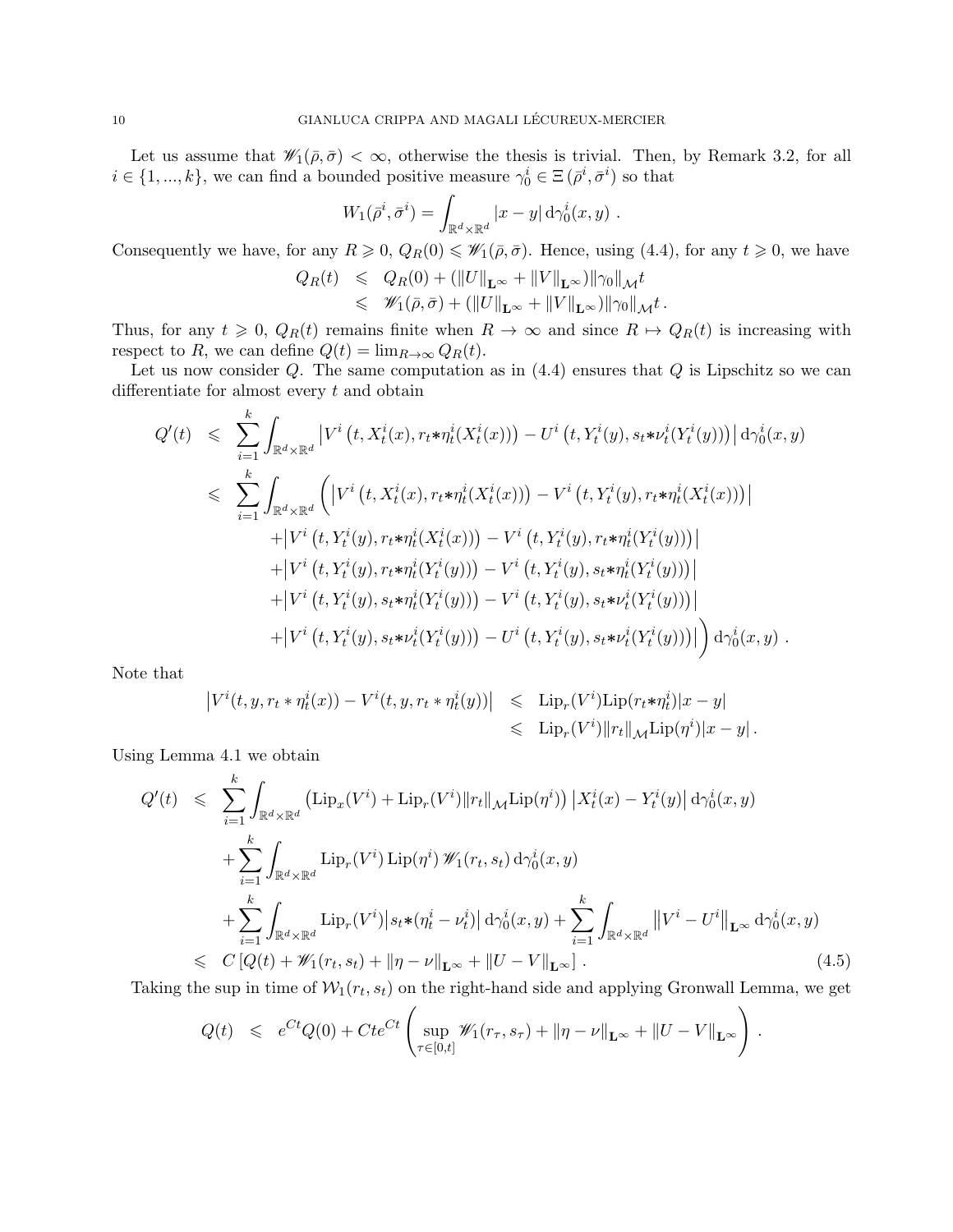Note now that, thanks to Remark 3.3, for any  $t \geq 0$ 

$$
\mathscr{W}_1(\rho_t, \sigma_t) \leq Q(t). \tag{4.6}
$$

Furthermore, we have chosen  $\gamma_0$  in an optimal way thanks to Remark 3.2, and so  $Q(0) = \mathscr{W}_1(\bar{\rho}, \bar{\sigma})$ . Hence we obtain, for any  $t \in [0, T]$ :

$$
\mathscr{W}_1(\rho_t, \sigma_t) \leq e^{Ct} \mathscr{W}_1(\bar{\rho}, \bar{\sigma}) + Cte^{Ct} \left( \sup_{\tau \in [0, t]} \mathscr{W}_1(r_{\tau}, s_{\tau}) + \|\eta - \nu\|_{\mathbf{L}^{\infty}} + \|U - V\|_{\mathbf{L}^{\infty}} \right)
$$

which is the expected result  $(4.2)$ .

In the particular case  $r = \rho$  and  $s = \sigma$ , applying (4.6) to (4.5) we obtain

$$
Q'(t) \leqslant 2CQ(t) + C \left( \|\eta - \nu\|_{\mathbf{L}^{\infty}} + \|U - V\|_{\mathbf{L}^{\infty}} \right).
$$

Applying Gronwall Lemma, we finally obtain  $Q(t) \leq e^{2Ct}Q(0) + Cte^{2Ct} (\|\eta - \nu\|_{\mathbf{L}^{\infty}} + \|U - V\|_{\mathbf{L}^{\infty}})$ , which is  $(4.3)$ .  $\Box$ 

#### 5. Proof of the main theorem

The proof of Theorem 1.1 is based on the following idea: let us fix the nonlocal term and, instead of (1.1), we study the Cauchy problem

$$
\partial_t \rho + \text{div} \left( \rho V(t, x, r * \eta) \right) = 0, \qquad \rho(0) = \bar{\rho}, \tag{5.1}
$$

where r is a given application. We want to use a fixed point argument. We consider here probability measures. In the more general case of positive measures with the same total mass, by rescaling we are back to the case of probability measures.

Let us introduce the application

$$
\mathscr{Q} : \left\{ \begin{array}{ccc} r & \mapsto & \rho \\ \mathscr{X} & \to & \mathscr{X} \end{array} \right\},\tag{5.2}
$$

where we consider the space  $\mathscr{X} = \mathbf{L}^{\infty}([0,T], \mathcal{P}(\mathbb{R}^d)^k)$  for T chosen in such a way that:

(a): The space  $\mathscr X$  is equipped with a distance d that makes  $\mathscr X$  complete: for  $\mu, \nu \in \mathscr X$ , we define

$$
d(\mu,\nu)=\sup_{t\in[0,T]}\mathscr{W}_1(\mu_t,\nu_t).
$$

- (b): The application  $\mathscr Q$  is well-defined: the Lagrangian solution  $\rho \in \mathscr X$  to (5.1) exists and is unique (for a fixed r). Indeed, let  $X_t$  be the ODE flow associated to  $V(t, x, r_t * \eta_t)$ , then we can define  $\rho_t = X_{t\sharp} \bar{\rho}$ . Since  $\bar{\rho}$  is a positive measure, then so is  $\rho_t$ .
- (c): The application  $\mathscr Q$  is a contraction: this is given by Proposition 4.2. Indeed, let r, s in  $\mathbf{L}^{\infty}([0,T],\mathcal{M}^{+}(\mathbb{R}^{d})^{k})$  and denote  $\rho=\mathscr{Q}(r),\,\sigma=\mathscr{Q}(s)$  the associated solutions to (5.1). Note that  $\rho$  and  $\sigma$  have the same initial condition. Thanks to Proposition 4.2, we obtain the contraction estimates

$$
\sup_{[0,T]} \mathscr{W}_1(\rho_t, \sigma_t) \leq C T e^{CT} \sup_{[0,T]} \mathscr{W}_1(r_t, s_t), \tag{5.3}
$$

where C depends only on  $\mathrm{Lip}_x(V)$ ,  $\mathrm{Lip}_r(V)$ ,  $\mathrm{Lip}_x(\eta)$  and  $\|\overline{\rho}\|_{\mathcal{M}}$ .

,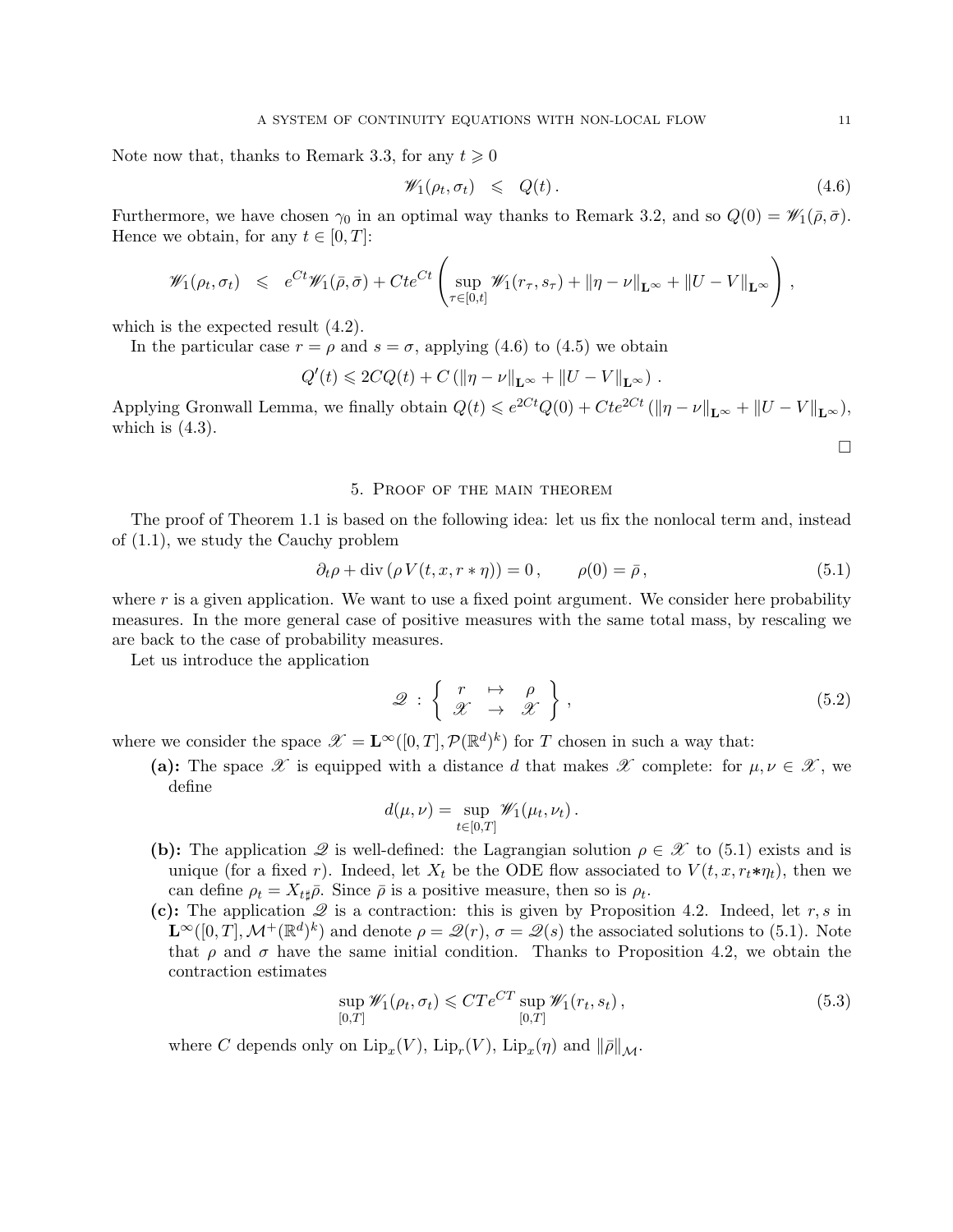Hence, for T small enough, by the Banach fixed point Theorem we obtain existence and uniqueness in X of a Lagrangian solution to (1.1) for  $t \in [0, T]$ . As  $\|\rho_T\|_{\mathcal{M}} = \|\bar{\rho}\|_{\mathcal{M}}$  the coefficient C in (5.3) does not depend on time and we can iterate the procedure. Thus we have existence and uniqueness for all positive times.

This concludes the proof of Theorem 1.1. Observe that uniqueness can be also obtained directly by the stability estimate (4.3) in the particular case  $V^i = U^i$ ,  $\eta^i = \nu^i$ ,  $\bar{\rho} = \bar{\sigma}$ .

#### **REFERENCES**

- [1] Luigi Ambrosio and Wilfred Gangbo. Hamiltonian ODEs in the Wasserstein space of probability measures. Comm. Pure Appl. Math., 61(1):18–53, 2008.
- [2] D. Armbruster, P. Degond, and C. Ringhofer. A model for the dynamics of large queuing networks and supply chains. SIAM J. Appl. Math., 66(3):896–920 (electronic), 2006.
- [3] D. Armbruster, D. Marthaler, C. Ringhofer, K. Kempf, and Tae-Chang Jo. A continuum model for a re-entrant factory. Operations Research, 54(5):933–950, 2006.
- [4] Nicola Bellomo and Christian Dogbe. On the modeling of traffic and crowds: a survey of models, speculations, and perspectives. SIAM Rev., 53(3):409–463, 2011.
- [5] J. A. Carrillo, M. DiFrancesco, A. Figalli, T. Laurent, and D. Slepčev. Global-in-time weak measure solutions and finite-time aggregation for nonlocal interaction equations. Duke Math. J.,  $156(2):229-271$ ,  $2011$ .
- [6] Rinaldo Colombo and Magali Lécureux-Mercier. An analytical framework to describe the interactions between individuals and a continuum. Journal of Nonlinear Science, 22:39–61, 2012.
- [7] Rinaldo M. Colombo, Mauro Garavello, and Magali Lécureux-Mercier. A class of non-local models for pedestrian traffic. Mathematical Models and Methods in Applied Sciences (M3AS), To appear.
- [8] Rinaldo M. Colombo, Michael Herty, and Magali Mercier. Control of the continuity equation with a non local flow. ESAIM Control Optim. Calc. Var., 17(2):353–379, 2011.
- [9] Rinaldo M. Colombo and Magali Lécureux-Mercier. Nonlocal crowd dynamics models for several populations. Acta Mathematica Scientia, 32(1):177 – 196, 2012.
- [10] Jean-Michel Coron, Matthias Kawski, and Zhiqiang Wang. Analysis of a conservation law modeling a highly re-entrant manufacturing system. Discrete Contin. Dyn. Syst. Ser. B, 14(4):1337–1359, 2010.
- [11] V. Coscia and C. Canavesio. First-order macroscopic modelling of human crowd dynamics. Math. Models Methods Appl. Sci., 18(suppl.):1217–1247, 2008.
- [12] Emiliano Cristiani, Benedetto Piccoli, and Andrea Tosin. Multiscale modeling of granular flows with application to crowd dynamics. *Multiscale Modeling*  $\mathcal{C}$  Simulation, 9(1):155–182, 2011.
- [13] Constantine M. Dafermos. Hyperbolic conservation laws in continuum physics, volume 325 of Grundlehren der Mathematischen Wissenschaften. Springer-Verlag, Berlin, second edition, 2005.
- [14] Marco Di Francesco, Peter A. Markowich, Jan-Frederik Pietschmann, and Marie-Therese Wolfram. On the Hughes' model for pedestrian flow: the one-dimensional case. J. Differential Equations, 250(3):1334–1362, 2011.
- [15] R. J. DiPerna and P.-L. Lions. Ordinary differential equations, transport theory and Sobolev spaces. Invent. Math., 98(3):511–547, 1989.
- [16] Dirk Helbing, Anders Johansson, and Habib Zein Al-Abideen. Dynamics of crowd disasters: An empirical study. Phys. Rev. E, 75:046109, Apr 2007.
- [17] R. L. Hughes. A continuum theory for the flow of pedestrians. Transportation Research Part B: Methodological, 36(6):507–535, 2002.
- [18] R. L. Hughes. The flow of human crowds. Annual Review of Fluid Mechanics, 35:169–182, 2003.
- [19] Grégoire Loeper. Uniqueness of the solution to the Vlasov-Poisson system with bounded density. J. Math. Pures Appl.  $(9)$ , 86 $(1)$ :68–79, 2006.
- [20] B. Maury, A. Roudneff-Chupin, and F. Santambrogio. A macroscopic crowd motion model of the gradient-flow type. Mathematical Models and Methods in Applied Sciences, 20(10):1787–1821, 2010.
- [21] Bertrand Maury, Aude Roudneff-Chupin, Filippo Santambrogio, and Juliette Venel. Handling congestion in crowd motion modeling. Netw. Heterog. Media, 6(3):485–519, 2011.
- [22] Benedetto Piccoli and Francesco Rossi. Transport equation with nonlocal velocity in wasserstein spaces: existence, uniqueness and numerical schemes. Preprint, 2011.